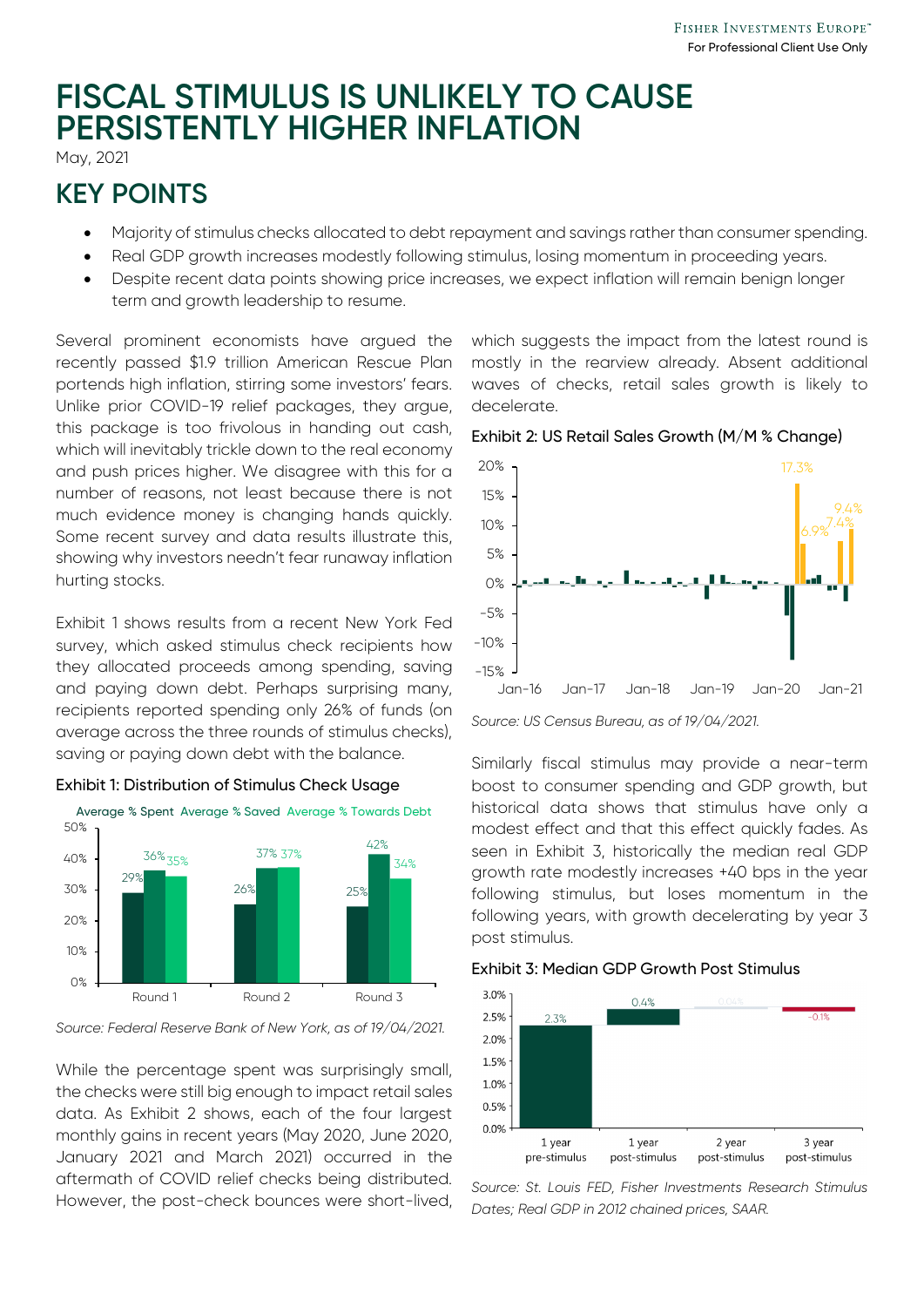Of course, the stimulus checks are only one aspect of the American Rescue Plan. However, according to analysis done by the Congressional Budget Office, the checks are the largest component of the plan, accounting for 36% of fiscal year 2021 outlays. Additionally, the next two largest components, state and local government relief and unemployment compensation are, to a large degree, replacing prepandemic income rather than adding to it. Substitution isn't stimulus. So while we acknowledge the package may impact some prices by boosting demand of some goods relative to supply, that doesn't equate to broad and lasting inflation, which entails prices rising across the entire economy for a significant length of time.



#### Exhibit 4: American Rescue Plan Spending Details

*Source: Congressional Budget Office, US House of Representatives archives. Estimated budgetary effects as passed by the Senate on 6 March, 2021. Estimates are relative to CBO's February 2021 baseline. Components may not sum to totals because of rounding.* 

That doesn't mean inflation is permanently absent. The April headline US CPI came in at 4.2% Y/Y, exceeding consensus forecasts of 3.6%. This was the largest increase since 2008, further spurring inflation fears among investors. While much of the increase can be attributed to base effects, which are likely to spill over into May, base effects were widely anticipated and don't account for the upside surprise. Fed officials have remained dovish and reiterated that they believe this is likely to be a temporary jump in inflation. In this case we would be inclined to agree. Key contributors to the rise, beyond used cars, whose prices soared were more typical reopening categories like airfares, shelter and recreation, signaling a strong demand recovery as things start returning to normalcy. In our view, this is likely temporary as the initial pent-up demand fades and companies start catching up and running at full capacity following recessionary cutbacks during the pandemic.

For inflation to be lasting it probably requires a lasting pickup in the velocity of money, which we haven't seen. To the extent any official money supply measures accurately capture what society uses as money, last year's large increases in money supply didn't stoke inflation. If that changes, velocity won't just appear out of nowhere. There will be tells, most likely from a significantly steeper yield curve and rising lending. Even then, rising inflation has accompanied some excellent years for equities.

A short-term jump in consumer prices aren't reason to be bearish today. Although the April CPI and PPI numbers were higher than expected, a significant jump in prices was widely anticipated due to base effects and is likely transitory in our view.